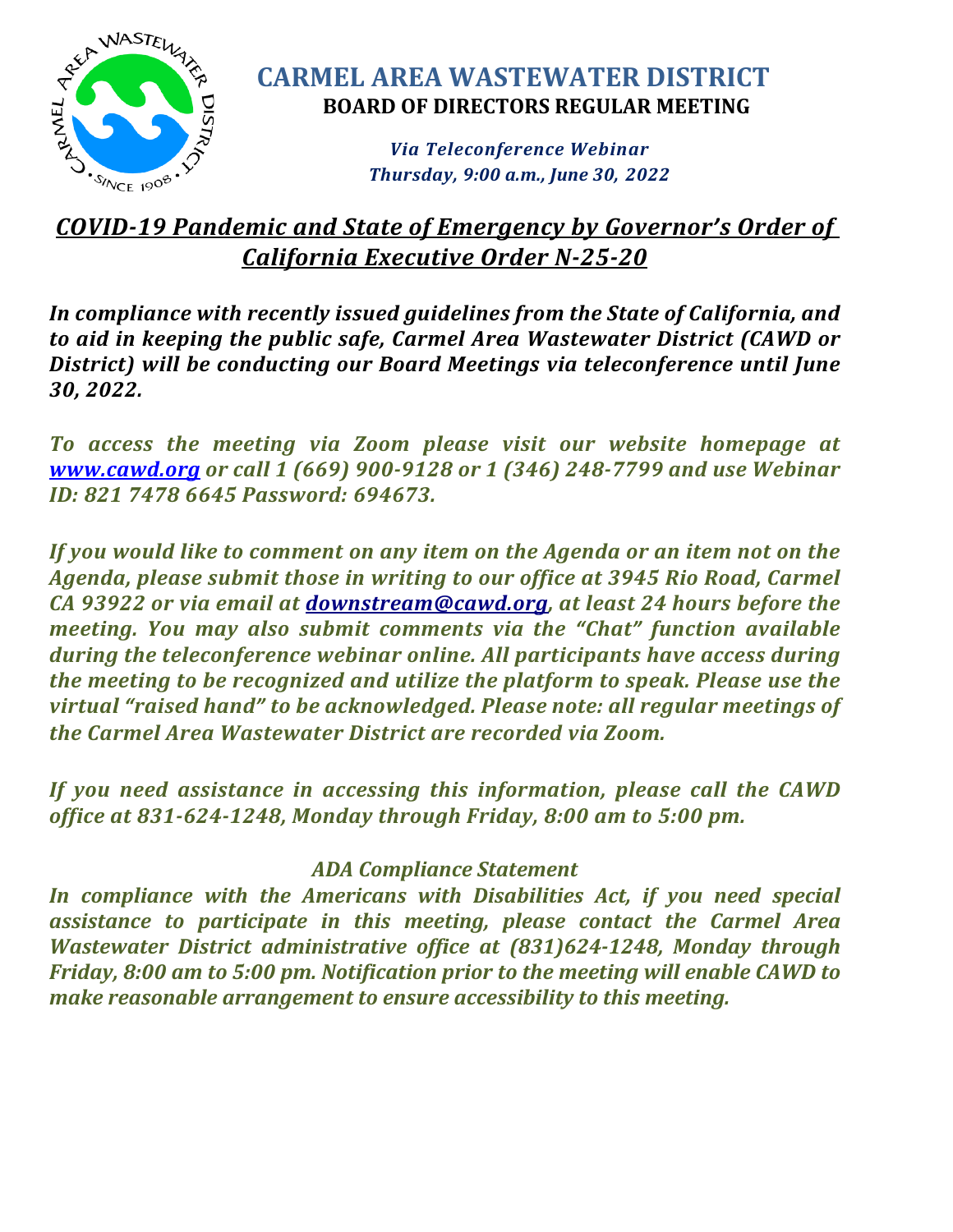# NOTICE &AGENDA

## **CALL TO ORDER - ROLLCALL**

*D'Ambrosio \_\_\_\_\_\_ Rachel \_\_\_\_\_\_Siegfried \_\_\_\_\_\_ Townsend \_\_\_\_\_\_ White \_\_\_\_\_\_* 

### **APPEARANCES, ORDERS OF BUSINESS & ANNOUNCEMENTS**

- **1.** *Appearances/Public Comments: Anyone wishing to address the Board on a matter not appearing on the agenda may do so now. Public comment shall be limited to 3 minutes per person. No action shall be taken on any item not appearing on the agenda. During consideration of any agenda item, public comment shall be limited to 3 minutes per person and will be allowed prior to Board action on the item under discussion.*
- **2.** *Agenda Changes: Any requests to move an item forward on the agenda will be considered at thistime.*

| 3. | Employee Survey - Report by Human Resources Consultant, Beth Ingram                                                                    | 02 |
|----|----------------------------------------------------------------------------------------------------------------------------------------|----|
| 4. | <b>California Sanitation Risk Management Authority - Risk Survey Presentation</b><br>Report by Maintenance Superintendent, Chris Foley |    |
|    | (will be provided at the time of the meeting)                                                                                          |    |
|    |                                                                                                                                        |    |

**5.** Receive Staff Report for Sewer Rates for Fiscal Year 2022-23 10 *Report by General Manager, Barbara Buikema*

#### **6. OPEN PUBLIC HEARING**

*Open Public Hearing on Thursday, 9:20 a.m., June 30, 2022, or Soon Thereafter as the Matters May Be Taken Up considering Ordinance 2022-03 establishing sewer service charges for Fiscal Year 2022-23.*

**Ordinance No. 2022-03**; An Ordinance Establishing Sewer Service Charges for Fiscal 21 Year 2022-23 and thereafter, Providing for the Collection of Such Charges on the Tax Roll, and Providing Further that this Ordinance and the Charges Established Hereby and the Tax Collection Procedure Selected Herein Shall Remain in Effect Until Either the Said Charges are Revised or this Ordinance is Otherwise Amended or Repealed – *Report by General Manager, Barbara Buikema*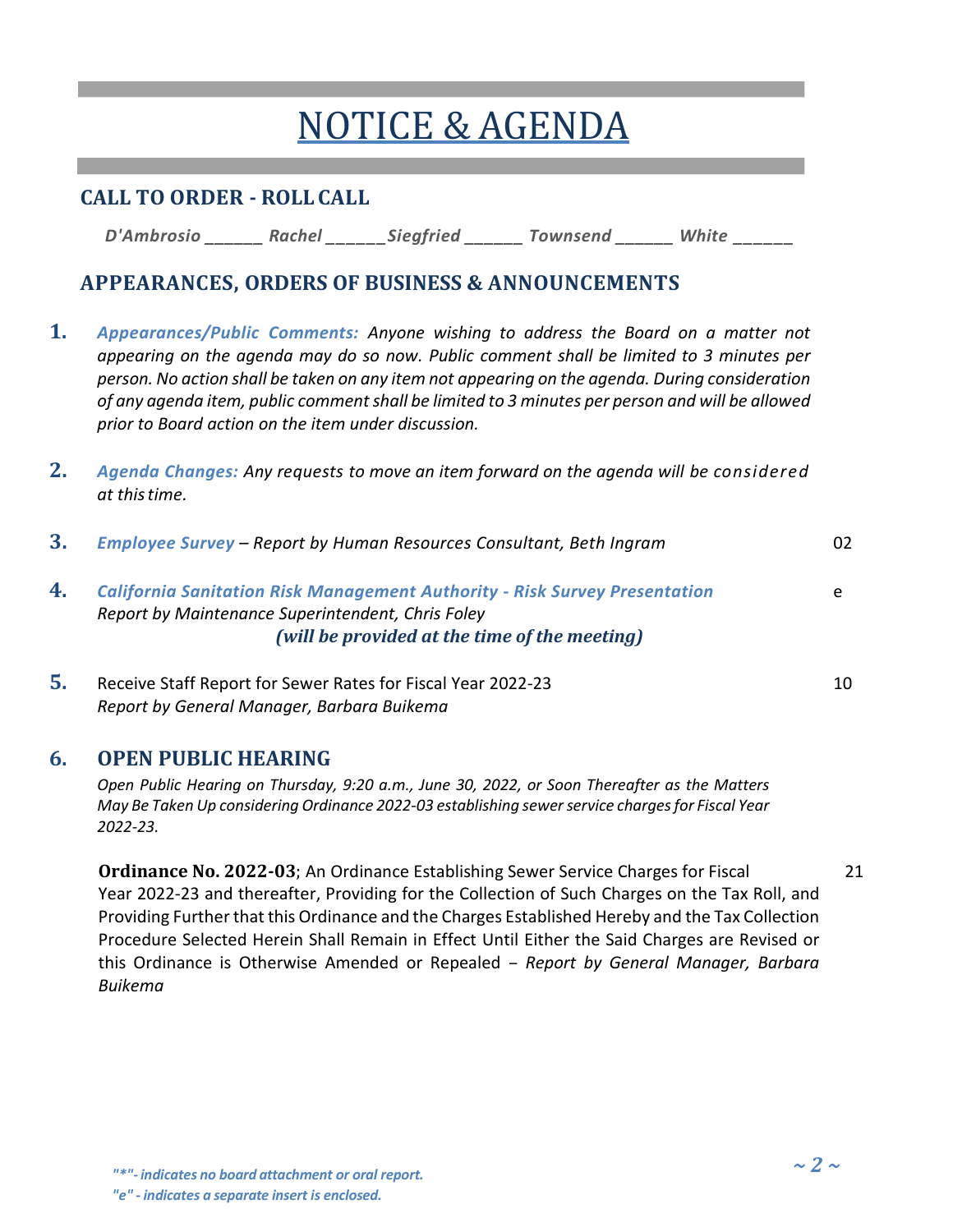## **CONSENT CALENDAR: APPROVAL OF MINUTES, FINANCIAL STATEMENTS AND MONTHLYREPORTS**

*The Consent Agenda consists of routine items for which Board approval can be taken with a single motion and vote. A Board Member may request that any item be placed on the Regular Agenda for separate consideration.*

| 7.         | Approve May 26, 2022, Regular Board Meeting Minutes                                       | 24  |
|------------|-------------------------------------------------------------------------------------------|-----|
| 8.         | Receive and Accept Bank Statement Review by Hayashi Wayland - May 2022                    | 28  |
| 9.         | Receive and Accept Schedule of Cash Receipts & Disbursements - May 2022                   | 30  |
| <b>10.</b> | Approve Register of Disbursements - Carmel Area Wastewater District - May 2022            | 33  |
| 11.        | Approve Register of Disbursements – CAWD/PBCSD Reclamation Project – May 2022             | 37  |
| <b>12.</b> | Receive and Accept Financial Statements and Supplementary Schedules - May 2022            | 38  |
| 13.        | Receive and Accept Collection System Superintendent's Report - May, April<br>& March 2022 | 63  |
| 14.        | Receive and Accept Safety and Regulatory Compliance Report – May 2022                     | 70  |
| <b>15.</b> | Receive and Accept Treatment Facility Operations Report - May, April<br>& March 2022      | 72  |
| <b>16.</b> | Receive and Accept Laboratory/Environmental Compliance Report - May 2022                  | 78  |
| 17.        | Receive and Accept Capital Projects Report/Implementation Plan                            | 81  |
| <b>18.</b> | Receive and Accept Project Summaries - Capital & Non-Capital                              | 83  |
| <b>19.</b> | Receive and Accept Plant Operations Report - May 2022                                     | 104 |
| 20.        | Receive and Accept Maintenance Projects Report - May 2022                                 | 109 |
| 21.        | Receive and Accept Engineers Report - May 2022                                            | 112 |

#### **ACTIONITEMSBEFORE THE BOARD**

*Action Items consist of business which requires a vote by the Board. These items are acted upon in the following sequence: (1) Staff Report (2) Board Questions to Staff (3) Public Comments, and (4) Board Discussion and Action.*

## **RESOLUTIONS**

- **22. Resolution No. 2022-27;** A Resolution to Adopt An Initial Study/Mitigated Negative 114 Declaration (IS/MND) and; the Mitigation Monitoring & Reporting Program (MMRP) for the Carmel Meadows Lift Station and Sewer Replacement Project #19-03 *– Report by Rachél Lather, Principal Engineer*
- **23. Resolution No. 2022-28** A Resolution of the Board of Directors of the Carmel Area Wastewater <sup>119</sup> District (CAWD) Proclaiming a Local Emergency, Ratifying the Proclamation of a State of Emergency by Governor's Order #N-25-20 dated March 4, 2020, and Authorizing Remote Teleconference Meetings of the Legislative Bodies of CAWD for the Period July 1 through July 30, 2022, Pursuant to Brown Act Provisions. – *Report by Barbara Buikema, General Manager*
- **24. Resolution No. 2022-29** A Resolution Certifying Compliance with State Law with <sup>124</sup> Respect to the Levying of General and Special Taxes, Assessments and Property Related Fees and Charges – *Report by Barbara Buikema, General Manager*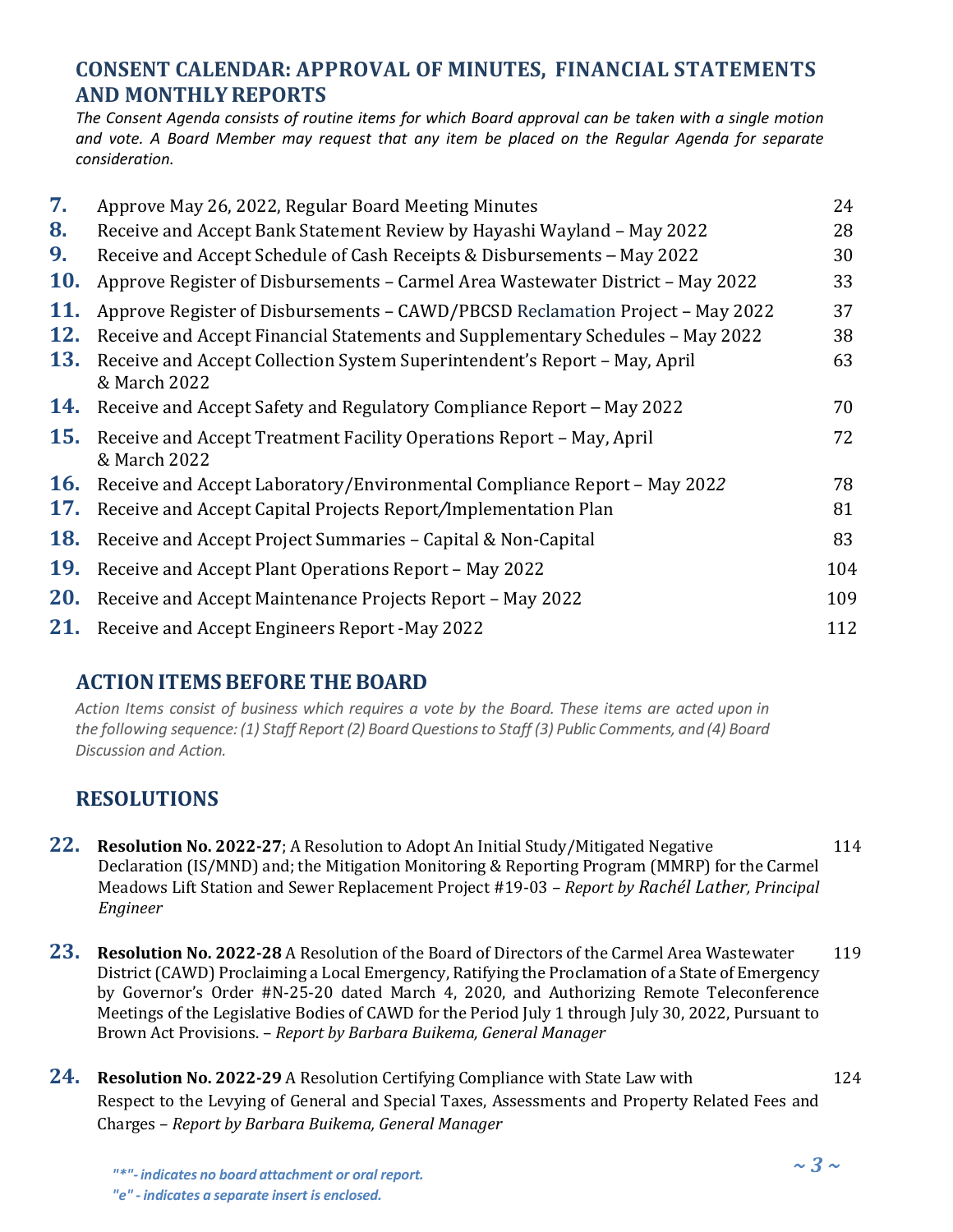| 25.        | Resolution No. 2022-30 A Resolution Determining the Fiscal Year 2022-23 Tax<br>Proceeds Appropriation Limitation for the Carmel Area Wastewater District - Report by Barbara<br>Buikema, General Manager                                                                                                          | 128              |
|------------|-------------------------------------------------------------------------------------------------------------------------------------------------------------------------------------------------------------------------------------------------------------------------------------------------------------------|------------------|
| 26.        | Resolution No. 2022-31: A Resolution Adopting Budget for the Fiscal Year 2022-23<br>Report by Barbara Buikema, General Manager                                                                                                                                                                                    | 133              |
|            | Final Budget under separate cover                                                                                                                                                                                                                                                                                 | $\boldsymbol{e}$ |
| 27.        | Resolution No. 2022-32: A Resolution Ratifying the Employee Memorandum of<br>Understanding (MOU) dated June 30, 3022 and Effective July 1, 2022 - Report by Barbara<br>Buikema, General Manager                                                                                                                   | 137              |
| 28.        | <b>Resolution No. 2022-33: A Resolution Designating Classification Titles in the</b><br>Carmel Area Wastewater District and Providing for the Number of Positions and Monthly Salary<br>Ranges - Report by Barbara Buikema, General Manager                                                                       | 142              |
| 29.        | <b>Resolution 2022-34:</b> A Resolution Approving a Contribution of \$1M to the "Defend"<br>or Managed Retreat Restricted Reserve" as Part of the Budget Process for FY 2022-23 - Report by<br>Barbara Buikema, General Manager                                                                                   | 145              |
| <b>30.</b> | Resolution No. 2022-35: A Resolution Approving a Contribution of \$100K to the District's<br>CALPERS Section 115 Account as part of the Budget Process for FY 2022-23 - Report by Barbara<br>Buikema, General Manager                                                                                             | 148              |
| 31.        | Resolution No. 2022-36: A Resolution Authorizing the General Manager to Enter<br>Into a Contract with Beth Ingram for Human Resource Services in an Amount Not to Exceed \$68,250<br>- Report by Barbara Buikema, General Manager                                                                                 | 151              |
| 32.        | Resolution No. 2022-37: A Resolution for an Amended Contract with Applied Marine<br>Sciences for Central Coast Long-Term Environmental Assessment Network (CCLEAN) Program<br>Management for an additional \$8,582 Bringing Total Contract Amount to \$502,654 - Report by<br>Barbara Buikema, General Manager    | 153              |
| 33.        | Resolution No. 2022-38: A Resolution Authorizing the General Manager to Execute<br>a Professional Services Agreement with Kennedy Jenks Consultants in an Amount not to Exceed<br>\$52,870 for Waste Water Treatment Plant Perimeter Fence Design (Project #19-18) – Report by<br>Patrick Treanor, Plant Engineer | 156              |
| 34.        | Resolution No. 2022-39: A Resolution Authorizing Additional Change Order Budget<br>in an Amount not to Exceed \$58,273.95 for The Sulfuric Acid and Citric Acid Storage and Feed<br>Systems Project (Project #18-26) - Report by Patrick Treanor, Plant Engineer                                                  | 169              |
| 35.        | <b>Resolution No. 2022-40:</b> A Resolution Accepting Completed Project and Directing<br>the General Manager to File a Notice of Completion for the 2022 Manhole Frame and Lid<br>Replacement Project #22-02 - Report by Rachel Lather, Principal Engineer                                                        | 176              |
| <b>36.</b> | <b>Resolution No. 2022-41:</b> A Resolution Authorizing the General Manager to Invite<br>Bids for Construction of the Fiscal Year 22-23 Manhole Rehabilitation Project #21-06 - Report by<br>Rachel Lather, Principal Engineer                                                                                    | 179              |
|            | $\sim 4 \sim$                                                                                                                                                                                                                                                                                                     |                  |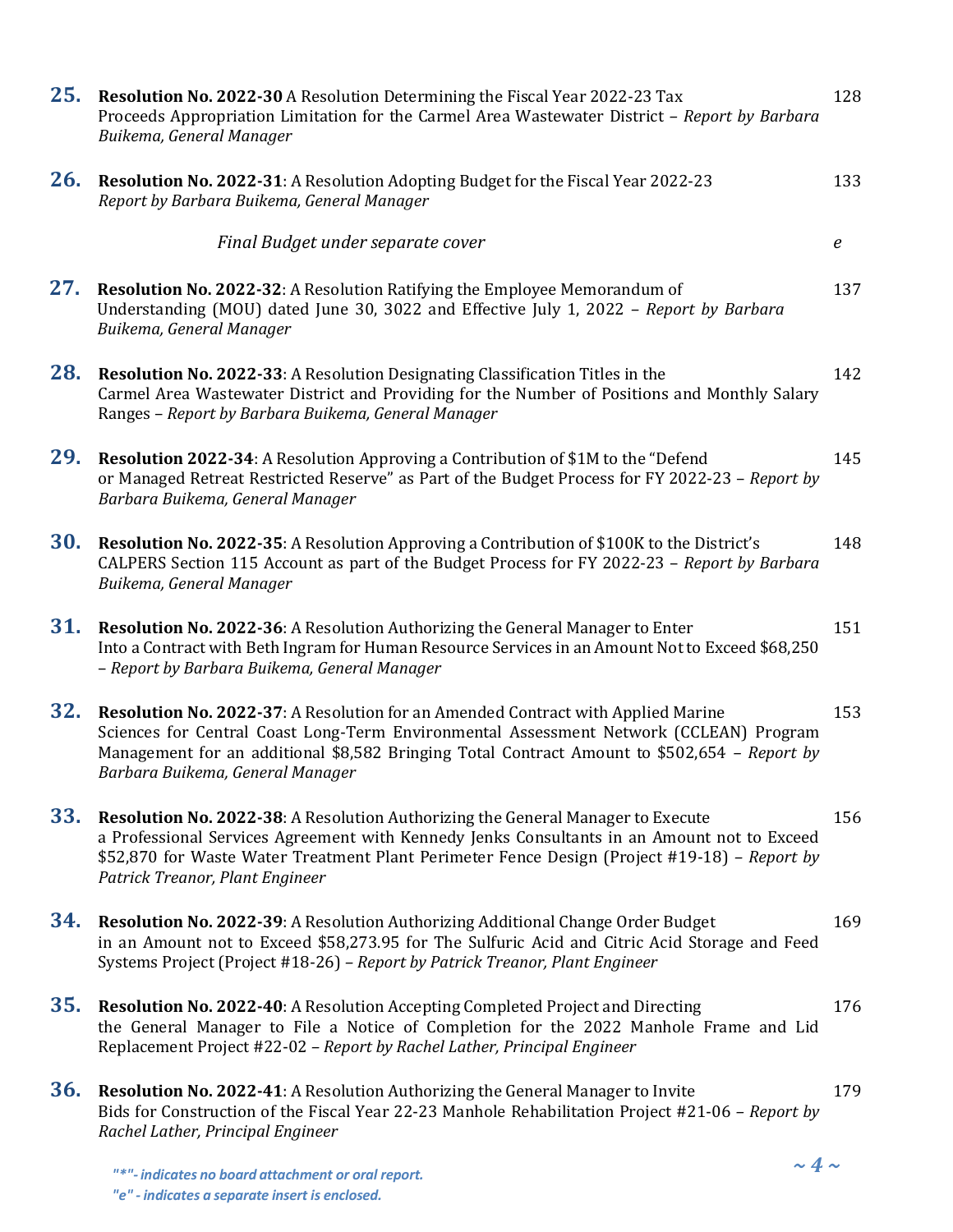**37. Resolution No. 2022-42**: A Resolution of Carmel Area Wastewater District Adopting 185 the 2022 Monterey County Multi-Jurisdictional Hazard Mitigation Plan (MJHMP)*– Report by Barbara Buikema, General Manager*

*Link to MJHMP Volume I & II: [https://www.cawd.org/2022-monterey-county-multi-jurisdicational](https://www.cawd.org/2022-monterey-county-multi-jurisdicational-hazard-mitigation-plan-mjhpm#/body_file-25c8dd18-9e3a-4ec9-a52e-57f3d941fc5d)[hazard-mitigation-plan-mjhpm#/body\\_file-25c8dd18-9e3a-4ec9-a52e-57f3d941fc5d](https://www.cawd.org/2022-monterey-county-multi-jurisdicational-hazard-mitigation-plan-mjhpm#/body_file-25c8dd18-9e3a-4ec9-a52e-57f3d941fc5d)*

#### **COMMUNICATIONS**

|     | 38. General Manager Report - oral report                                                                                                                     | $\ast$ |
|-----|--------------------------------------------------------------------------------------------------------------------------------------------------------------|--------|
|     | <b>INFORMATION/DISCUSSION ITEMS</b>                                                                                                                          |        |
| 39. | Monthly Construction Update of Project #18-01 Electrical/Mechanical Rehab<br>and Sludge Holding Tank Replacement – Report by Plant Engineer, Patrick Treanor | 191    |
| 40. | May 27, 2022, Pebble Beach Community Services District Board Meeting<br>Summary - Report by General Manager, Barbara Buikema                                 | 217    |
| 41. | Letter from Deborah Ju regarding project #19-03 Carmel Meadows Sewer<br>Replacement-Report by Rachél Lather, Principal Engineer                              | 219    |

#### **42. Announcements on Subjects of Interest to the Board Made by Members of the Board or Staff**

*Oral reports or announcementsfrom Board President, Directors or staff concerning their activities and/or meetingsor conferences attended.*

**PBCSD Board Public Meeting Notice & Agenda - The next PBCSD meeting is scheduled for:** *Friday, July 29, 2022, at 9:30 a.m. – Director D'Ambrosio is scheduled to attend. Friday, August 26, 2022, at 9:30 a.m. – Director Rachel is scheduled to attend. (tentative meeting will be held only if action items are required)*

**Special Districts Association of Monterey County** – The next SDA meeting is scheduled for: *Tuesday, July 19, 2022, at 6:00 p.m. – Director Rachel is scheduled to attend.*

**Reclamation Management Committee (RMC) Meeting** –The next RMC meeting is scheduled for: *Tuesday, November 8, 2022, at 9:30 a.m. Director Townsend and Director White are scheduled to attend.*